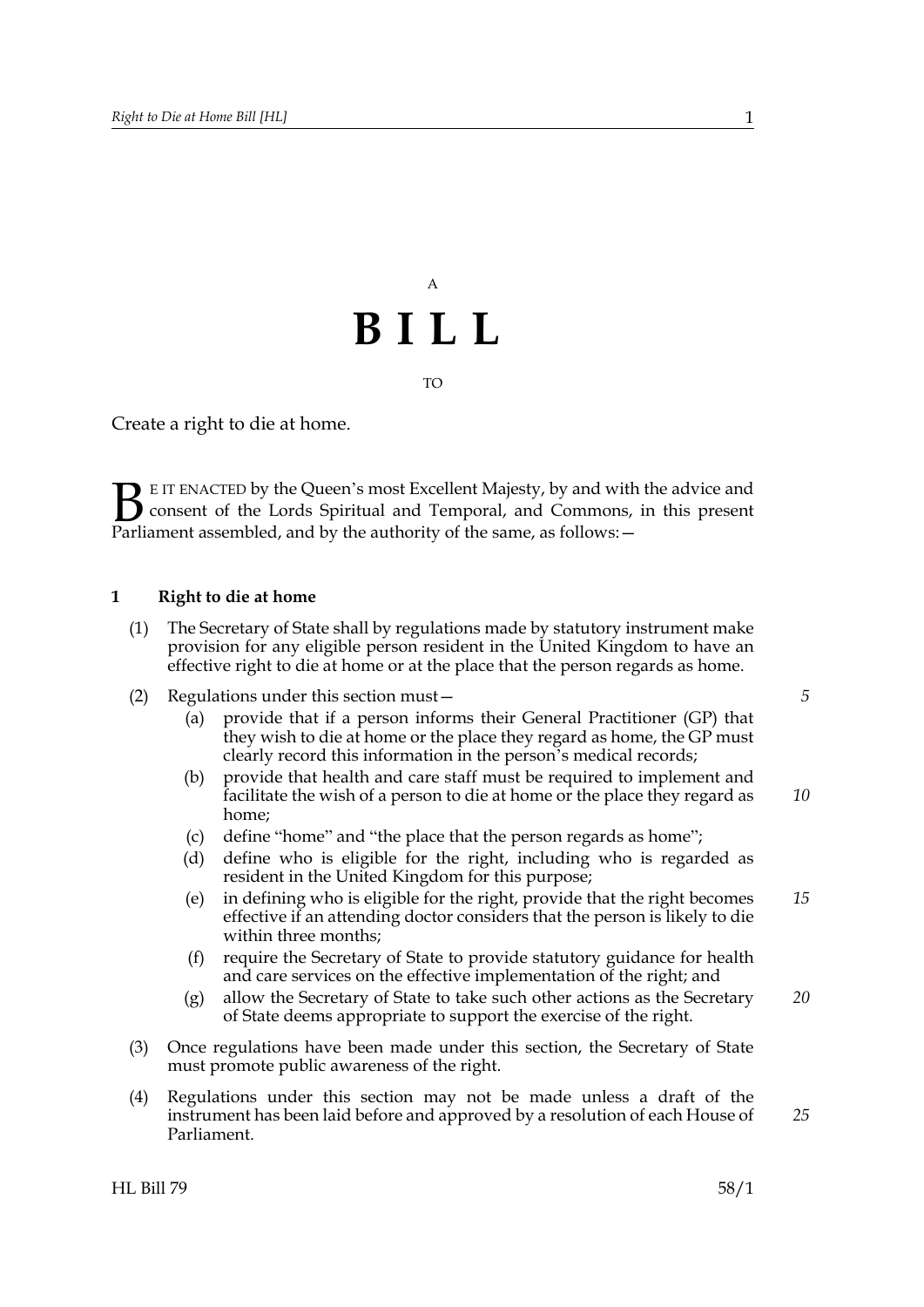## **2 Extent, commencement and short title**

- (1) This Act extends to England and Wales only.
- (2) This Act comes into force on the day on which it is passed.
- (3) This Act may be cited as the Right to Die at Home Act 2020.